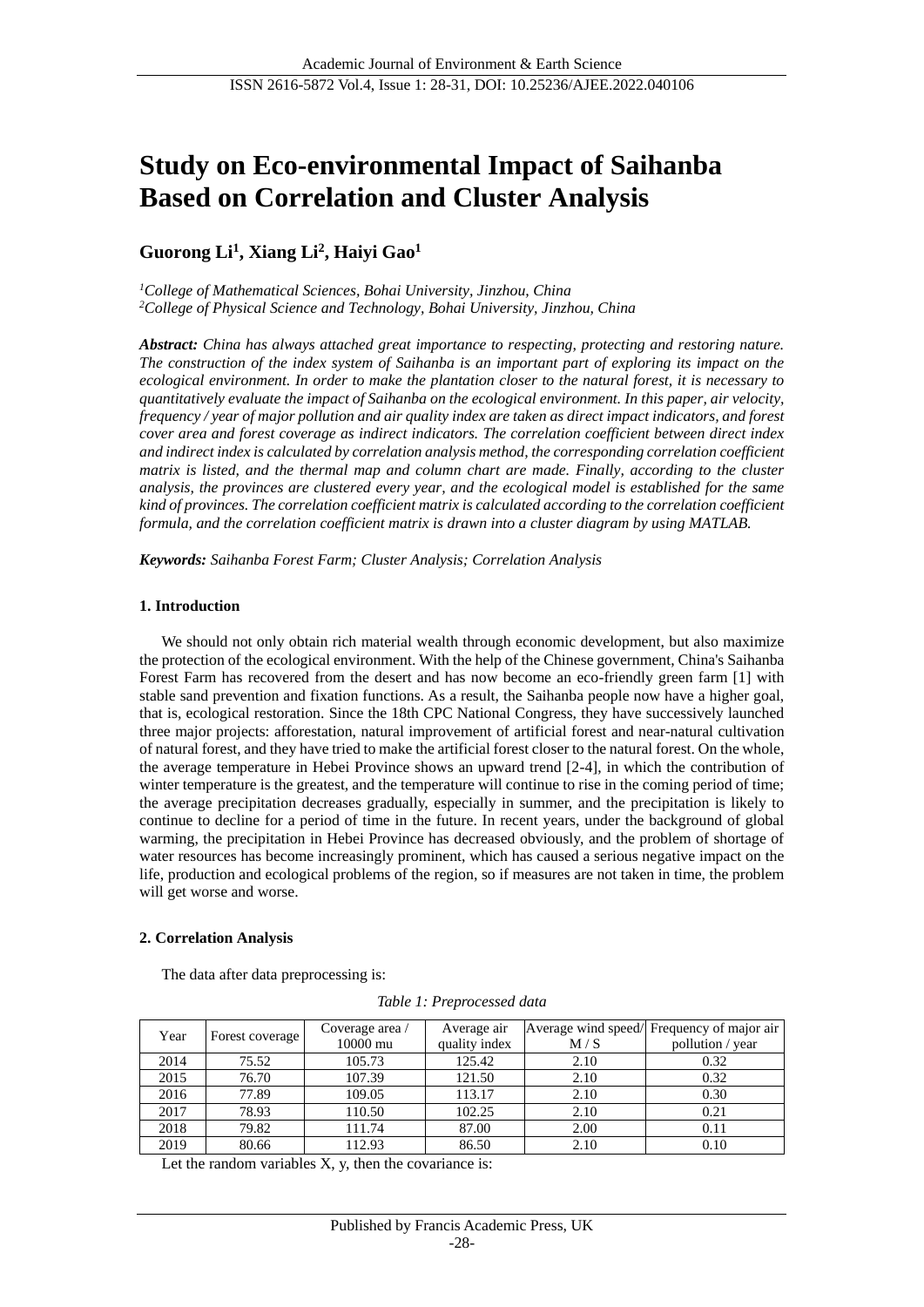$$
Cov(X, Y) = E(X - EX)(Y - EY) \quad (1)
$$

The correlation coefficient is:

*DX DY*  $Cov(X, Y)$ *XY*  $(X, Y)$  $\rho_{XY} = \frac{367(11.4)}{\sqrt{2}}$  (2)

The correlation level is:

### *Table 2: Correlation grade*

|       |            |      |         | $\text{Range}$ 0 ≤  R  ≤ 0.2   0.2 ≤  R  ≤ 0.4   0.4 ≤  R  ≤ 0.6   0.6 ≤  R  ≤ 0.8   0.8 ≤  R  ≤ 1 |             |
|-------|------------|------|---------|----------------------------------------------------------------------------------------------------|-------------|
| Grade | Irrelevant | Weak | ommontv | Strong                                                                                             | Verv strong |

Therefore, a correlation model is established. According to the relevant literature, the forest coverage rate and forest coverage area directly [5] affected by Saihan dam are selected as indicators. According to the formation principle of dust storm, the annual average wind speed, major pollution frequency / year and air quality index are selected as indicators to calculate the correlation coefficient between them [6].

# **3. Correlation Analysis Problem Solving**

Using MATLAB software, input data and finally get the correlation coefficient as follows:

| $\begin{array}{c cccc} \begin{array}{c cccc} 1.0000 & 1.0000 & 0.9734 & 0.3952 & 0.9312 \\ 0.9738 & 0.9734 & 1.0000 & 0.5508 & 0.9848 \\ 0.3967 & 0.3952 & 0.5508 & 1.0000 & 0.5565 \end{array} \end{array}$ |                                                               |  | $\begin{bmatrix} 1.0000 & 1.0000 & 0.9738 & 0.3967 & 0.9316 \end{bmatrix}$ |  |
|--------------------------------------------------------------------------------------------------------------------------------------------------------------------------------------------------------------|---------------------------------------------------------------|--|----------------------------------------------------------------------------|--|
|                                                                                                                                                                                                              |                                                               |  |                                                                            |  |
|                                                                                                                                                                                                              |                                                               |  |                                                                            |  |
|                                                                                                                                                                                                              |                                                               |  |                                                                            |  |
|                                                                                                                                                                                                              | $(0.9316 \quad 0.9312 \quad 0.9848 \quad 0.5565 \quad 1.0000$ |  |                                                                            |  |

It can be seen from the correlation coefficient that there is a great correlation between the forest coverage rate and the average air quality index and the number of major air pollution, and the correlation coefficient is 0.5 9738 and 0 9316, the forest coverage area also has a great correlation with the average air quality index and the number of major air pollution, and the correlation coefficient is 0 9734 and 0 9312. This shows that the ecological measures of Saihan dam are helpful to improve air quality and effectively reduce the number of major pollution in the air.



*Figure 1: Thermal map result*

The darker the color, the greater the correlation coefficient. The grid coefficients of row 3, column 0 and 1 and row 3, column 0 and 1 are negative, and the color is darker.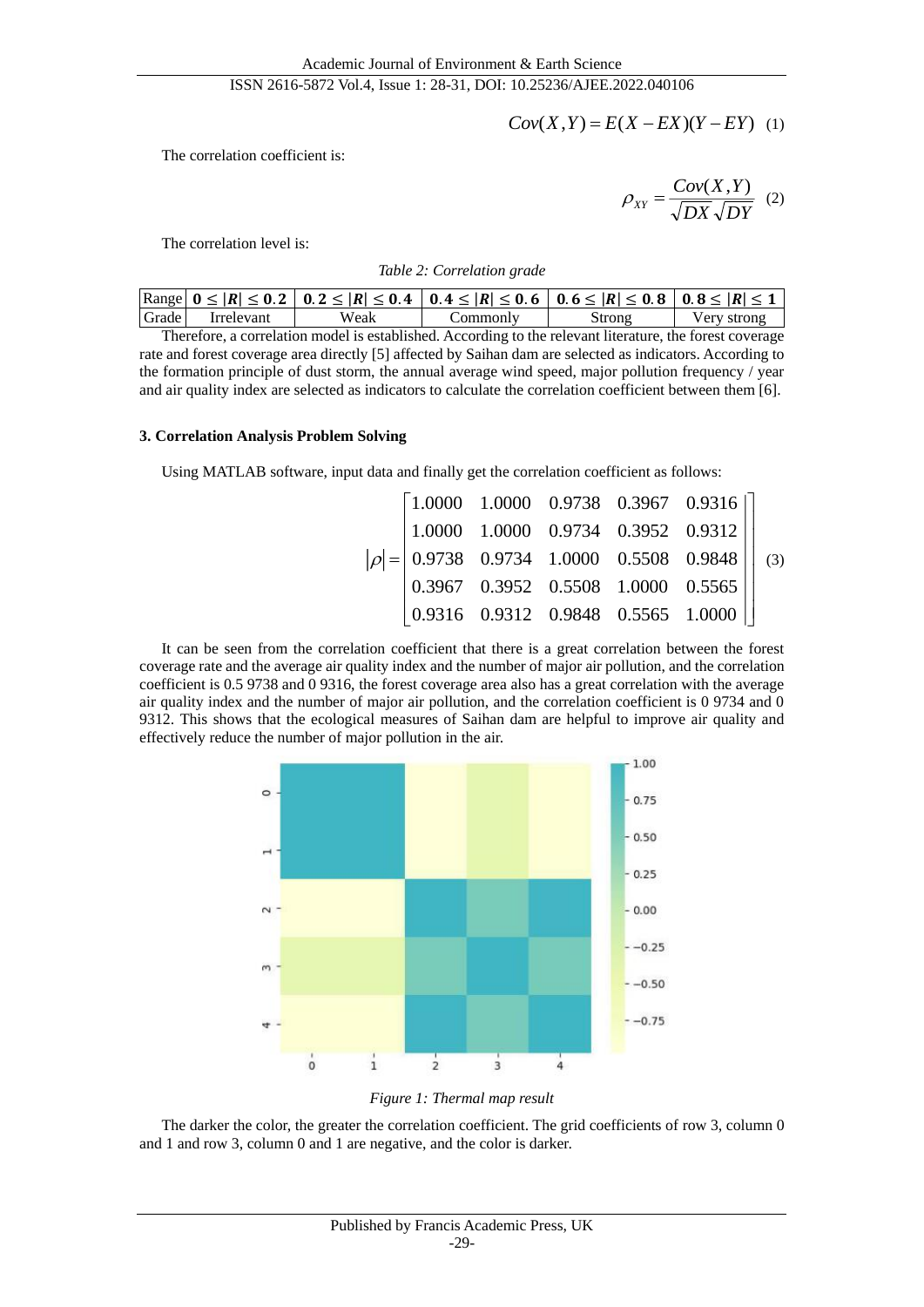Academic Journal of Environment & Earth Science ISSN 2616-5872 Vol.4, Issue 1: 28-31, DOI: 10.25236/AJEE.2022.040106 35% 30% 25% 20% 1.5% 10% 5% O% 2015 2014 2016 2017 2018 2019 *Figure 2: Frequency of major pollution*

From the above model, we can see that the forest area has a strong correlation with air quality and the frequency of major pollution. Therefore, in order to prevent wind and sand fixation, protect the environment and maintain ecological balance and stability, the government should take corresponding measures to increase the forest area. Trees can not only absorb carbon dioxide, but also emit a lot of oxygen, It is conducive to better improve the ecological environment and air quality, so as to reduce the frequency of major pollution, prevent wind and fix sand and maintain the stability of the ecological environment. At the same time, the actual forest coverage has a strong correlation with air quality and the frequency of major pollution. In order to further improve the quality of ecological environment, we should not only take measures to increase the forest area, but also increase the actual forest coverage. By increasing the actual forest coverage, the above-mentioned improvement of air quality and reduction of major pollution frequency will be significantly improved, which will play a greater role in the improvement of ecological environment and produce more significant practical effects, and really play the role of preventing wind, carrying sand and maintaining ecological balance.

#### **4. Cluster Analysis**

#### *4.1. Data Preprocessing*

As there are many sources of energy in our country, the consumption of each energy is different, and the energy consumed by each industry is also different. Therefore, according to the provincial statistical yearbook and the national statistical yearbook, we select the various energy consumption and forest resources of each province, and first preprocess the above data.

#### *4.2. Calculation of Carbon Conversion*

Set carbon emission as U and carbon absorption as P

Then the carbon conversion is:  $h=U/(P*10000)$ .

#### *4.3. Cluster Analysis*

In the cluster analysis of variables, the correlation of variables should be determined first. The most used is the correlation coefficient matrix. If the value of the variable JX is set, the sample correlation coefficient of the two variables can be used as the correlation.

$$
r_{jk} = \frac{\sum_{i=1}^{n} (x_{ij} - \overline{x}_j)(x_{ik} - \overline{x}_k)}{\left[\sum_{i=1}^{n} (x_{ij} - \overline{x}_j)^2 \sum_{i=1}^{n} (x_{ik} - \overline{x}_k)^2\right]^{\frac{1}{2}}}
$$
(4)

The correlation coefficient matrix is calculated according to the correlation coefficient formula, and the correlation coefficient matrix is drawn into a cluster diagram by using MATLAB.